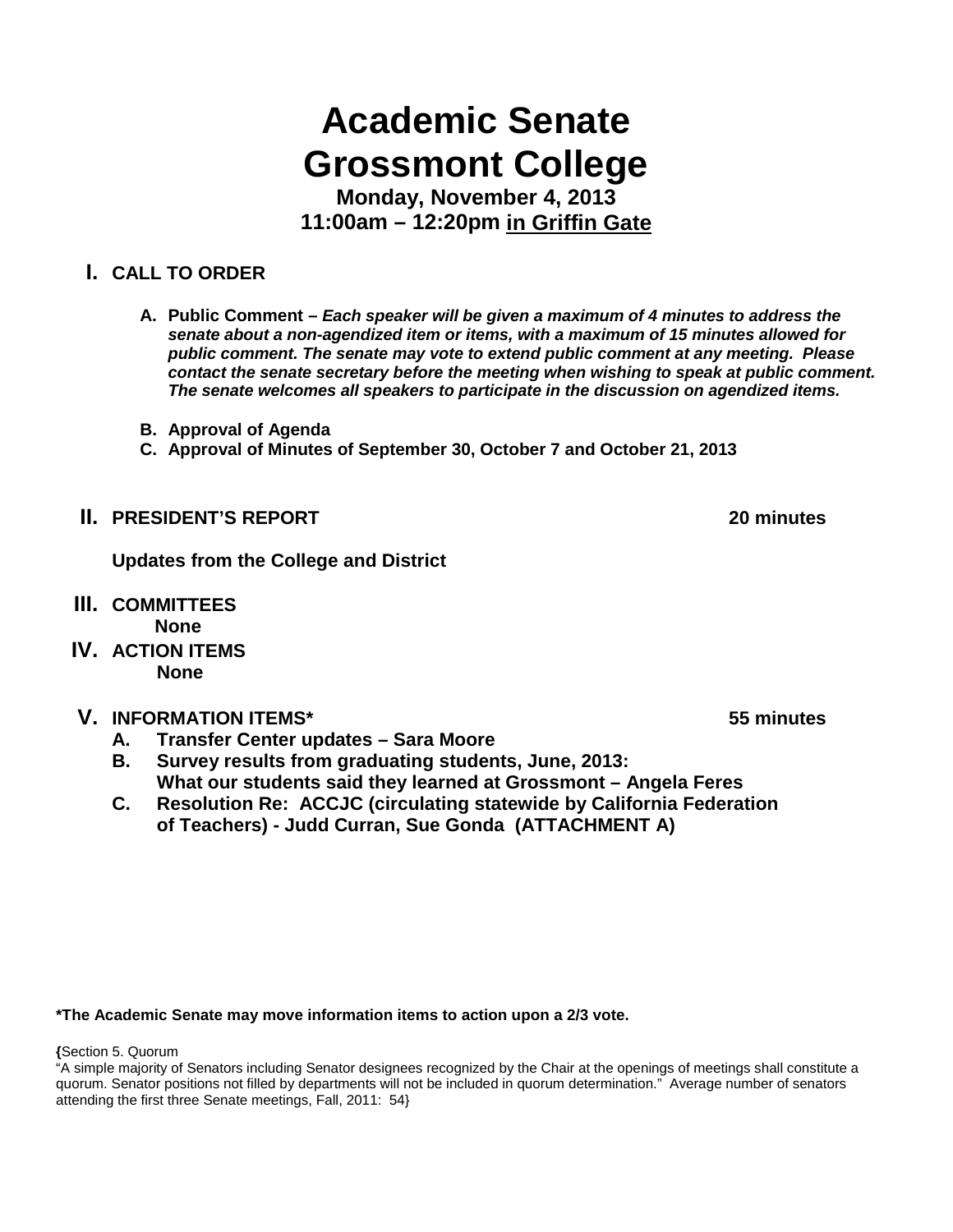## **ATTACHMENT A – Information Item, 10-21-2013**

Whereas, The U.S. system of regional accreditation has been well-established and provided essential guarantees of quality in America's post-secondary institutions since the 1950's; and

Whereas, Keys to the overall success of this unique system are a spirit of collaboration and mutual respect between the regional commissions and their member institutions and a shared focus on the needs and interests of the student who attend these institutions; and

Whereas, For the last decade, the relationship in the Western region between the Accrediting Commission for Community and Junior Colleges (ACCJC) and many of California's 112 public community colleges (which collectively constitute 84% of the institutional membership of ACCJC and serve over 95% of the student enrollments at ACCJC member institutions) has been contentious and, in many instances antagonistic; and

Whereas, The Western region is the only one of the six accrediting regions of the U.S. where a separate commission exists for the purpose of accrediting two-year institutions rather than having a single commission accredit both two-year and four-year institutions; and

Whereas, The troubled nature of the relationship between ACCJC and many of its member institutions is manifested in multiple ways, including the following:

- The extraordinary frequency and severity of sanctions levied by ACCJC against California community colleges compared to sanction levels and types seen in other regions and in four-year institutions accredited by WASC-Senior
- Widespread distrust of ACCJC by faculty statewide as reflected in numerous resolutions, articles and complaints prepared and approved by organizations such as the Community College Council of the California Federation of Teachers, the Community College Association of the California Teachers Association, the California Community College Independents, and the Faculty Association of the California Community Colleges
- The creation of two separate Task Forces by two different State Chancellors in order to grapple with the issues surrounding the accreditation of the system's colleges
- ACCJC's announcements in July 2012 and July 2013, of its action first to place CCSF on "Show Cause" and then to deny accreditation to CCSF, effective July 2014, actions which have created an unprecedented public relations, enrollment and financial crisis for that institution, threatening its very existence as the only public community college in the City and County of San Francisco, despite widespread support for the college from the people of San Francisco

Therefore, Be It Resolved, That the Academic Senate of NAME OF COLLEGE hereby expresses its deep concern over the adversarial nature of the relationships between ACCJC and many of California's community colleges; and be it

Further Resolved, That this Academic Senate urges careful scrutiny of ACCJC's work as a regional accreditor during the upcoming review of ACCJC for federal recognition by the U.S. Dept. of Education (USDOE); and be it

Further Resolved, That this Academic Senate recommends that the USDOE include in its review of ACCJC consideration of merging ACCJC and WASC Senior into a single higher education accrediting commission for the Western region in order to bring the structure of this region's commission in line with the structure of the other five regions; and be it